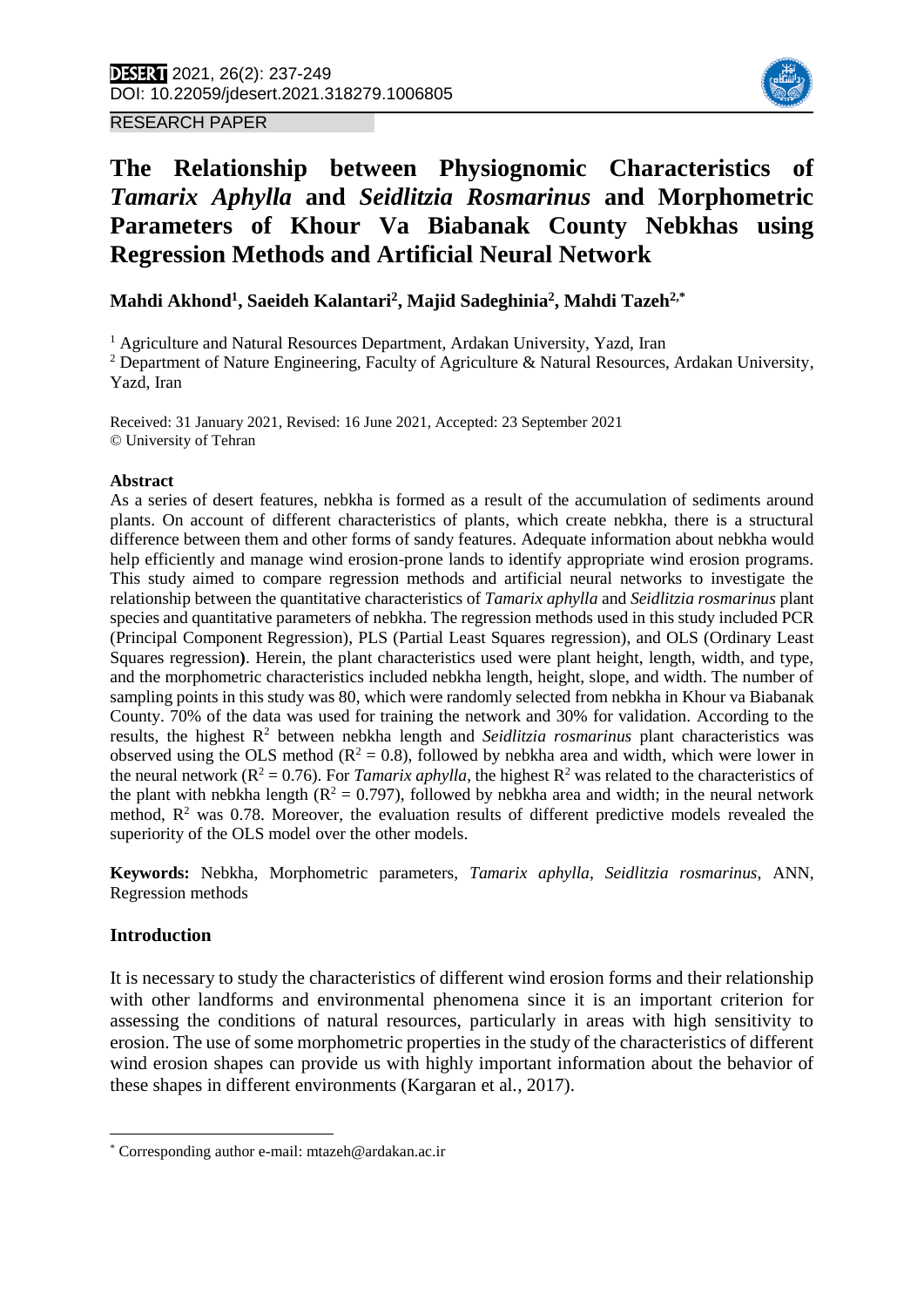Nebkha, are sand dunes that form around vegetation. They are a function of the common wind regime in the region, the amount of sediment loads available, and the type of vegetation. The sand accumulates at the base of the plant, leading to the formation of a sand dune around the plant over time and the formation of nebkha (Tazeh et al*.,* 2018). Nebkhas may also be called phytogenic dunes because they are usually formed as a result of aeolian deposits accumulated at the base of shrubs and bushes in desert areas (Ruz et al., 2017).

 These phenomena are mainly caused on smooth surfaces, where the amount of sand is moderate and there is enough moisture for vegetation survival. The shape of nebkha depends on the plant species, height, and plant cover of the host plant. Their height varies between a few decimeters to a few meters and their length ranges from 1 meter to several meters (Danin, 1996). In fact, they are a collection of suspended sands that surround plants (Wang et al., 2003). It could be stated that a nebkha is a series of features formed by vegetation (Li et al*.,* 2018).

 It is worth noting that individual plants should have a height of over 10-15 cm to be able to control the sand. If the sand grains that form the nebkha lack adhesion, clay, or silt elements, the size and volume of the nebkha dunes will change with the changes in wind speed (Hugenholtz et al., 2005). Different plant species show different levels of resistance against the burial of loess and can affect the dune by selective transport and burial (Maun et al., 1999).

With an increase in the sedimentation rate, the plant continues to grow until the plant's roots are connected to the groundwater level. However, where groundwater levels fall, the connection is impaired and nebkha begins to decay, leading to nebkha death eventually. (Nickling et al., 1994; Hesp, 2002).

 A few studies have been conducted on nebkha and the factors affecting their shape. Plant growth and characteristics affect the formation of these dunes (Necsoiu et al., 2014). Identifying nebkha, we can determine the amount of soil surface roughness (Afrasiabi et al., 2019). Nebkhas usually exist in areas with more degraded soil, where human activity-associated factors have exacerbated soil degradation and vegetation (Li et al., 2018). In a study on nebkhas, Tengberg (1995) concluded that nebkha is a good indicator of soil degradation in an area.

 To date, there has been increasing discussion about identifying appropriate indicators for the rapid assessment of the severity and extent of destruction in arid areas (Tazeh et al*.,* 2015; Khosravi et al., 2020). On the other hand, geomorphological indicators are of great importance owing to their low computability and direct relationship with erosion and sedimentation processes (Vali et al., 2008).

 Some researchers have studied the geomorphological characteristics of nebkha (Khalaf, 1989; Tengberg et al., 1998; Hesp et al., 2000). However, Brown and Porembski (1997) and Bornkamm et al. (1999) further investigated the effects of plant parameters.

 To control desertification as much as possible and to conduct accurate assessments in this field, it is critically important to identify nebkha and the factors influencing its formation.

 Nebkha and the plant that creates it together form a system. Intra-system relationships could be identified through a variety of models. A model is a behavioral scheme or a perception method used specifically in induction systems to predict the results of a series of activities. Therefore, modeling is considered as a beneficial tool for understanding communication (Fathizad et al., 2017; Azad et al., 2021).

 To investigate the relationship between nebkha and the vegetation that forms it, we could assess the morphometric parameters of nebkha (nebkha length and slope), which is generally wind direction, nebkha height above the ground level, nebkha width, vegetation widths (plant morphological parameters, plant length, width, and height from the nebkha surface), and the type of plant.

 The present study aimed to investigate the effect of length, width, and height of *Tamarix* and *Seidlitzia rosmarinus* species on the morphometric characteristics of nebkha. To this end, we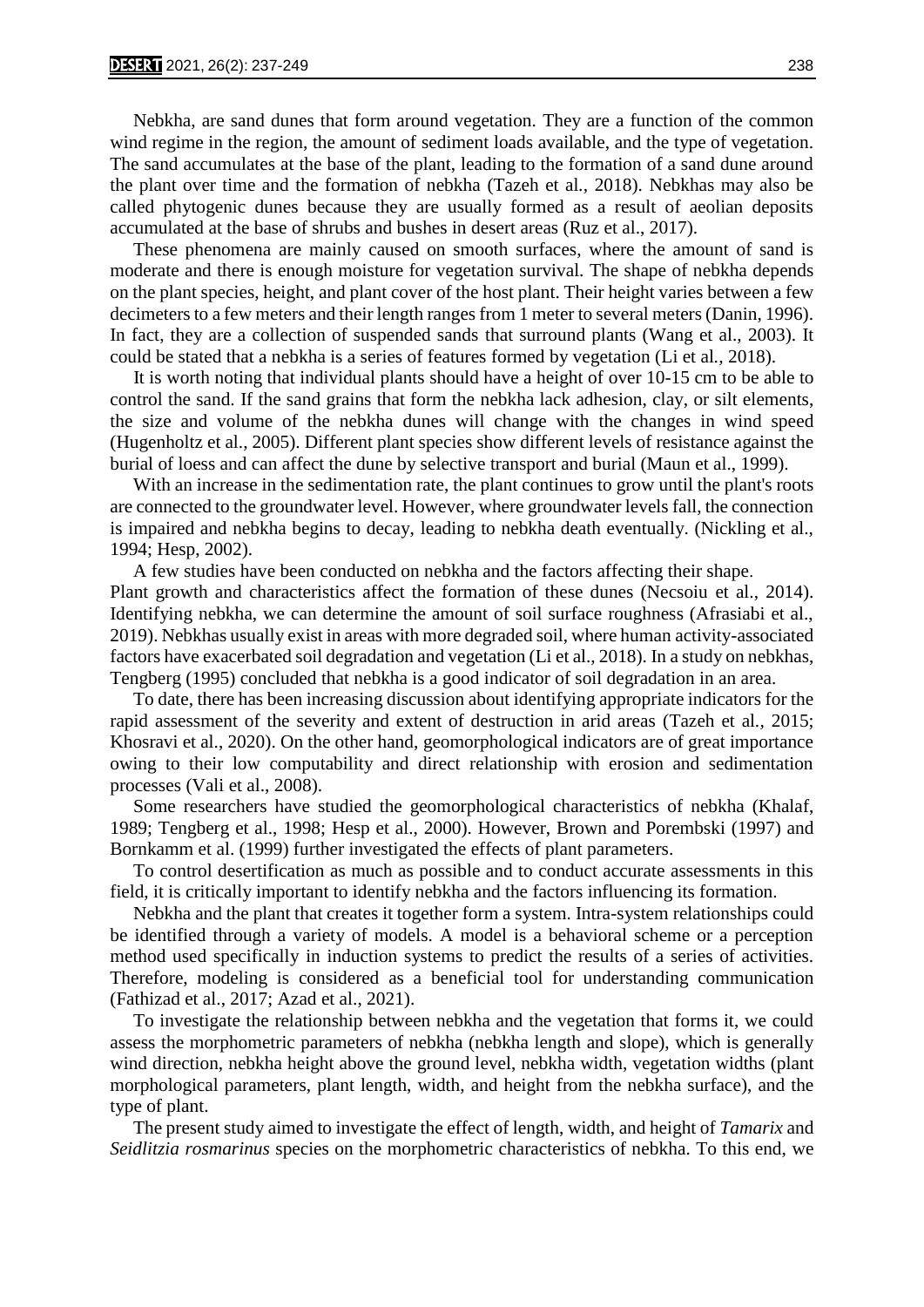compared OLS/PCR/PLS regression models to artificial neural networks so that the most appropriate method could be identified.

# **Materials and Methods**

#### *Area of Study*

Khour va Biabanak County is a desert located in the southwest of Dasht-e Kavir (Kavir-e Namak and the Great Salt Desert), Isfahan, Iran. It is located in the latitude range of 32˚ 58´ to 33˚ 46´ north and longitude 54˚ 57´ to 55˚ 5´ east, with an altitude of 836 m. Nebkha is one of the most obvious and common forms of sand dunes in the study area (Figure 1).



**Figure 1.** Geographical location of the study area

 In this area, *Seidlitzia rosmarinus* and *Tamarix* predominate. A big proportion of the area lacks vegetation due to severely limited salinity and alkalinity. *Amygdalus scoparia* and *Pistacia khinjuk* are found scattered on low mountains in the southern part of the region. In the southeastern part of the region, there is vegetation containing *Haloxylon* spp and *stipagrostis pennata*.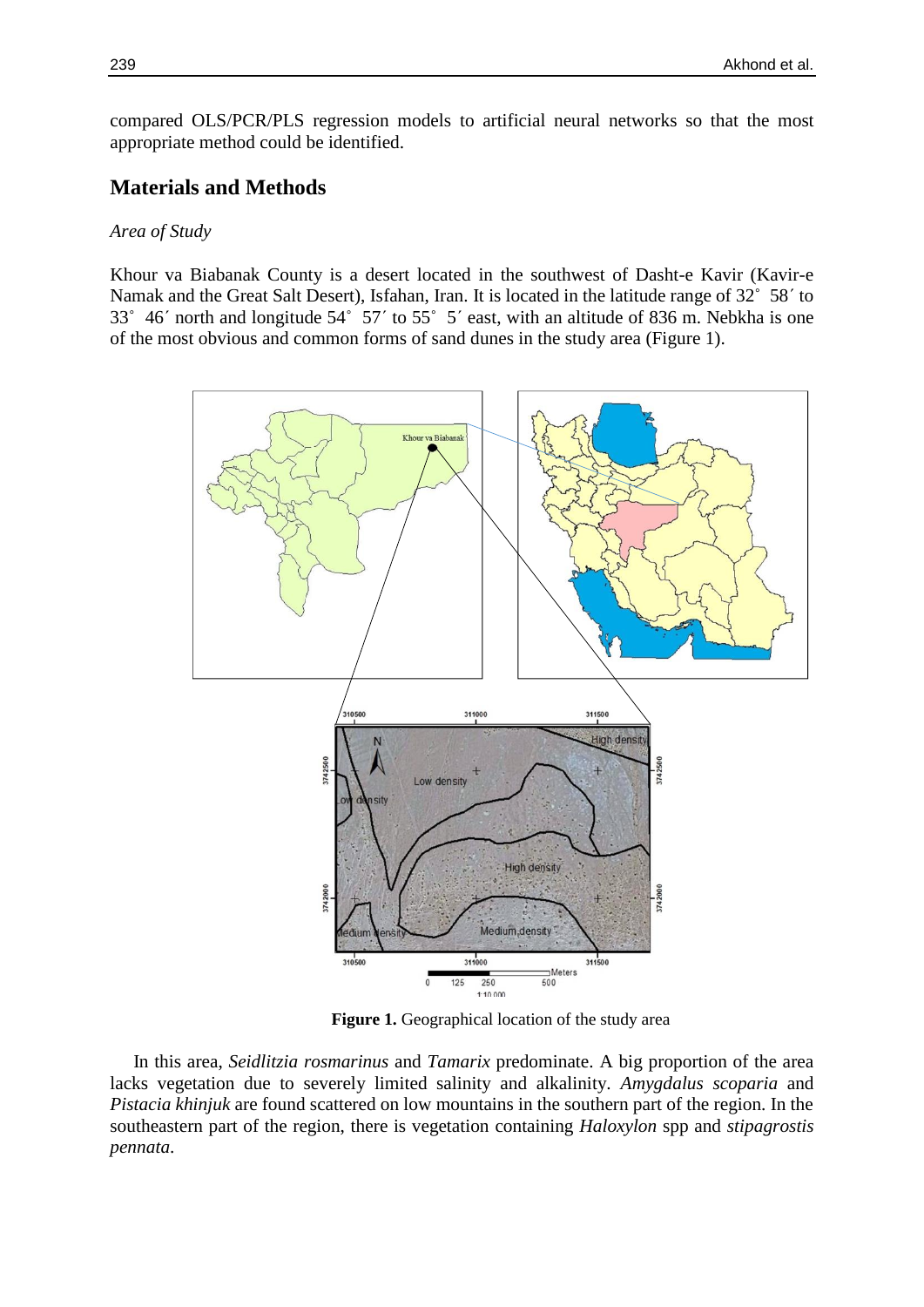To carry out this research project, the scope of nebkha development was identified using satellite imagery and field studies. Subsequently, the number of sampling points was determined using the Cochran formula.

$$
n = \frac{NZ^2pq}{Nd^2 + Z^2pq} \tag{1}
$$

where n is the minimum sample size, Z is the value of the distribution function (you can calculate this value for alpha that equals to 1.96),  $pq = 0.5$ , and d is the acceptable standard error.

 Accordingly, the total number of sampling points was 80. Figure 2 represents the distribution of the sampling points.



**Figure 2.** Distribution of the sampling points

 In the next step, we arrived in the area and took the necessary measurements on the nebkha and the plants located on them.

 Various parameters were measured, including plant length, width, and height, and nebkha slope, length, width, and height parameters (Fig. 3). The measured values were analyzed using different regression and data mining methods.



**Figure 3.** Image of the measured variables at the field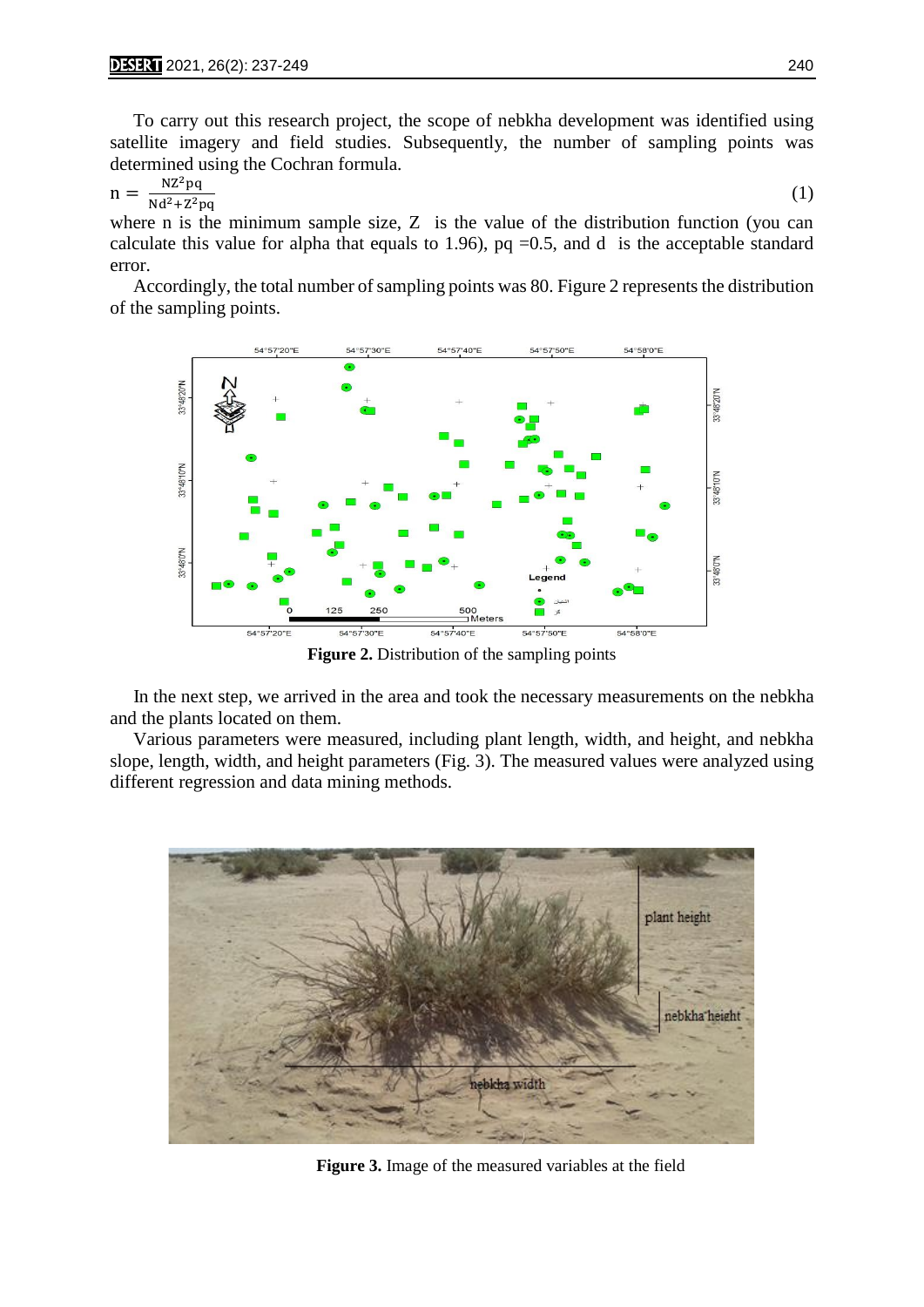In this study, OLS / PCR / PLS regression models and artificial neural networks were performed via each of the nebkha morphometric parameters (slope, length, width, and height) as a dependent variable and plant characteristics (length, width, and height) as an independent variable.

#### *Regression Methods*

One of the predictive modeling techniques, which examines the relationship between independent and dependent variables, is regression analysis. Identifying the relationships between the variables and predictions could be done using this technique. OLS, PCR, and PLS are among the regression models.

#### *Ordinary Least Squares (OLS)*

Ordinary least squares (OLS) is the most frequently utilized method for linear regression models, also called simple linear or multiple linear regression, depending on the number of variables.

 This method is based on the assumption that the model coefficients are the values closest to the observation. Furthermore, the coefficients must be estimated in order to reach the minimum of the sum of squares.

 Depending on the number of variables, OLS is also called simple or multiple linear regression.

#### *Principal Component Regression (PCR)*

For estimating the unknown regression coefficients in a standard linear regression model, used regression analysis technique, that is based on principal component analysis. This technique is called principal component regression (PCR).

In this method, the principal components of the explanatory variables are used as regresses and the dependent variable does not change directly to the explanatory variables.

#### *Partial Least Squares (PLS)*

Partial least square regression can fit the effects of independent variables on the dependent variable, as a regression model or structural model. This method is used once the effects of several independent variables on one or more dependent variables are examined. The PLS method does not require any default.

#### **Artificial Neural Networks (ANN)**

A neural network is a data processing system that assigns the processing data task to a large number of small processors operating side by side as a continuous and parallel network to solve a problem (Taghizadeh et al., 2016). The main idea of such networks is to an extent inspired by the data processing mechanism used by biological and nervous systems for learning and knowledge creation (Zehtabian et al. 2017; Zarei et al., 2021). Each of these layers contains a group of neurons generally associated with all the neurons in the other layers unless the user restricts communication between the neurons. Nevertheless, the neurons in each layer are not related to the other neurons in the same layer. Since ANNs fall in the black box model class, there is no need to get through the details about the internal information of system performance to identify the relationship between the inputs and outputs.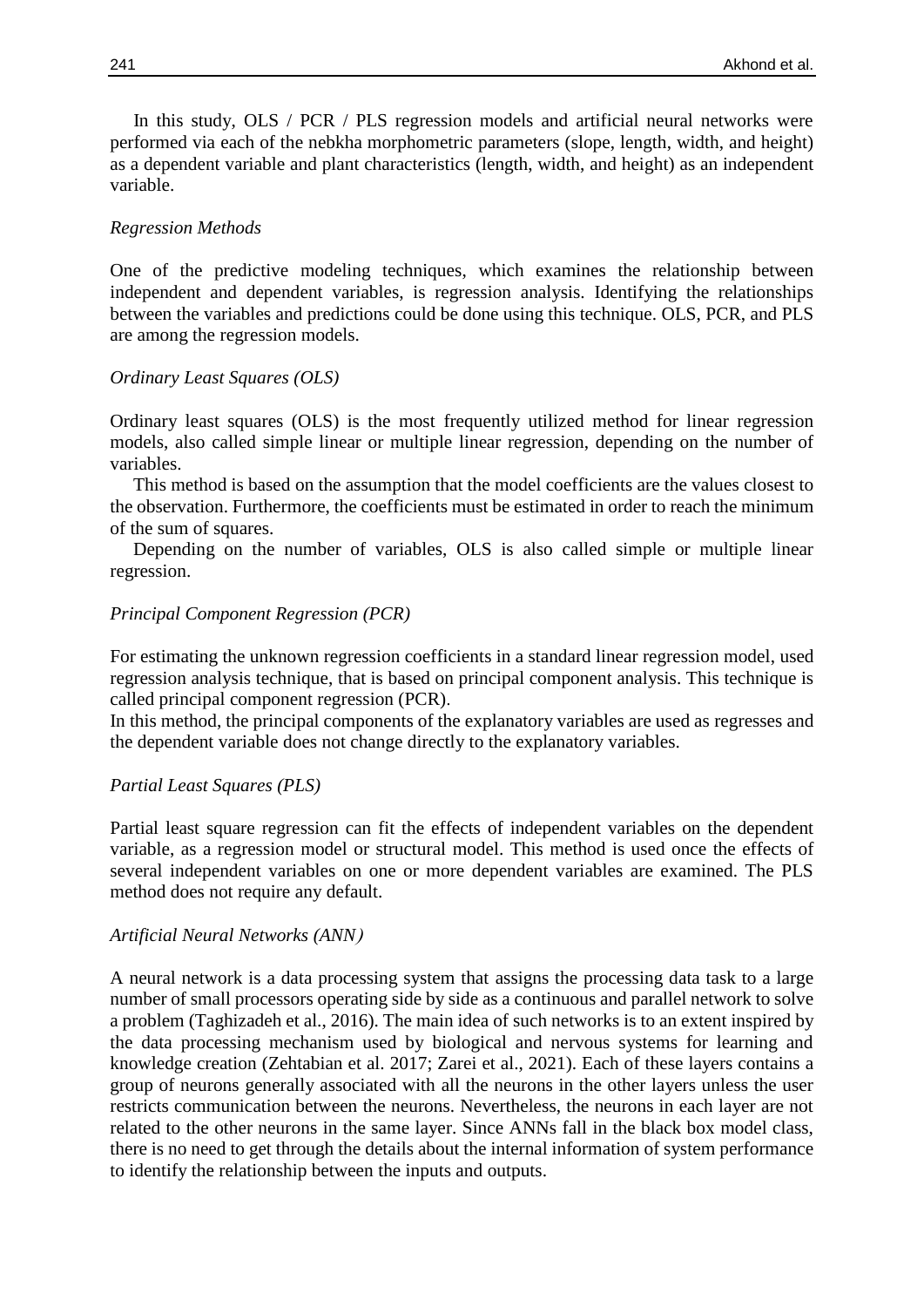In this method, there is no need to know the internal information and details because it is a black box model (Fathizad et al., 2017).

#### *Model Performance Criteria*

To compare the validity or efficiency of the models, the following criteria were used to compare their results:

#### *Coefficient of Determination*

Coefficient of determination (R2) represents the variance percentage of the dependent variable determined by the independent variable(s). In other words, by calculating this coefficient, we could say that the independent variable(s) can explain the percentage of the total variance Y. The numerical value of this coefficient is variable between 0 and 1. Zero means that the use of the independent variable(s) has no roles in estimating the dependent variable and 1 means that the independent variable(s) can estimate the variance of the dependent variable by 100%. If the standard deviation of the variables X and Y are SX and Sy, respectively, and their covariance is shown with the symbol Covy, x, then

 $R<sup>2</sup>$  could be calculated using the following equation:  $R^2 = S^2$ <sub>XY</sub>/S<sub>XX</sub> S<sub>YY</sub> (2)

#### *Evaluation Indicators*

There are numerous techniques to measure predictive accuracy. This study used Mean Absolute Error (MAE), Root means squared error (RMSE), and mean absolute percentage error (MAPE). Their functions are presented below.

$$
MAE = \frac{1}{n} \sum_{i=1}^{n} (\widetilde{y}_t - y_t)
$$
\n(3)

$$
RMSE = \sqrt[n]{\frac{1}{n} \sum_{i=1}^{n} (\widetilde{y}_t - y_t) 2}
$$
 (4)

$$
MAPE = \frac{1}{n} \sum_{i=1}^{n} (\widetilde{y}_t - y_t) * 100
$$
 (5)

#### **Results**

Tables 1 to 3 depict the relationship between the plant and morphometric traits of nabkha using different regression methods and data mining. Table 3 shows this relationship for *Seidlitzia rosmarinus* and Table 2 for *Tamarix aphylla*.

 According to Table 1, among various regression methods employed in this study, OLS had the highest  $R<sup>2</sup>$  values among vegetation parameters with nebkha characteristics. Furthermore, this method had the lowest values of estimation error for *Seidlitzia rosmarinus* species. In this method, the highest  $R^2$  (0.799) belonged to the nebkha length. Thus, it could be concluded that the nebkha created by *Seidlitzia rosmarinus* had the greatest relationship between Physiognomic Characteristics of vegetation and nebkha length, followed by the nebkha area  $(R^2 = 0.728)$  and nebkha width  $(R^2 = 0.65)$ , with the highest  $R^2$  values. In this paper, the slope and height of the nebkha were least affected by the vegetation characteristics of *Seidlitzia rosmarinus.*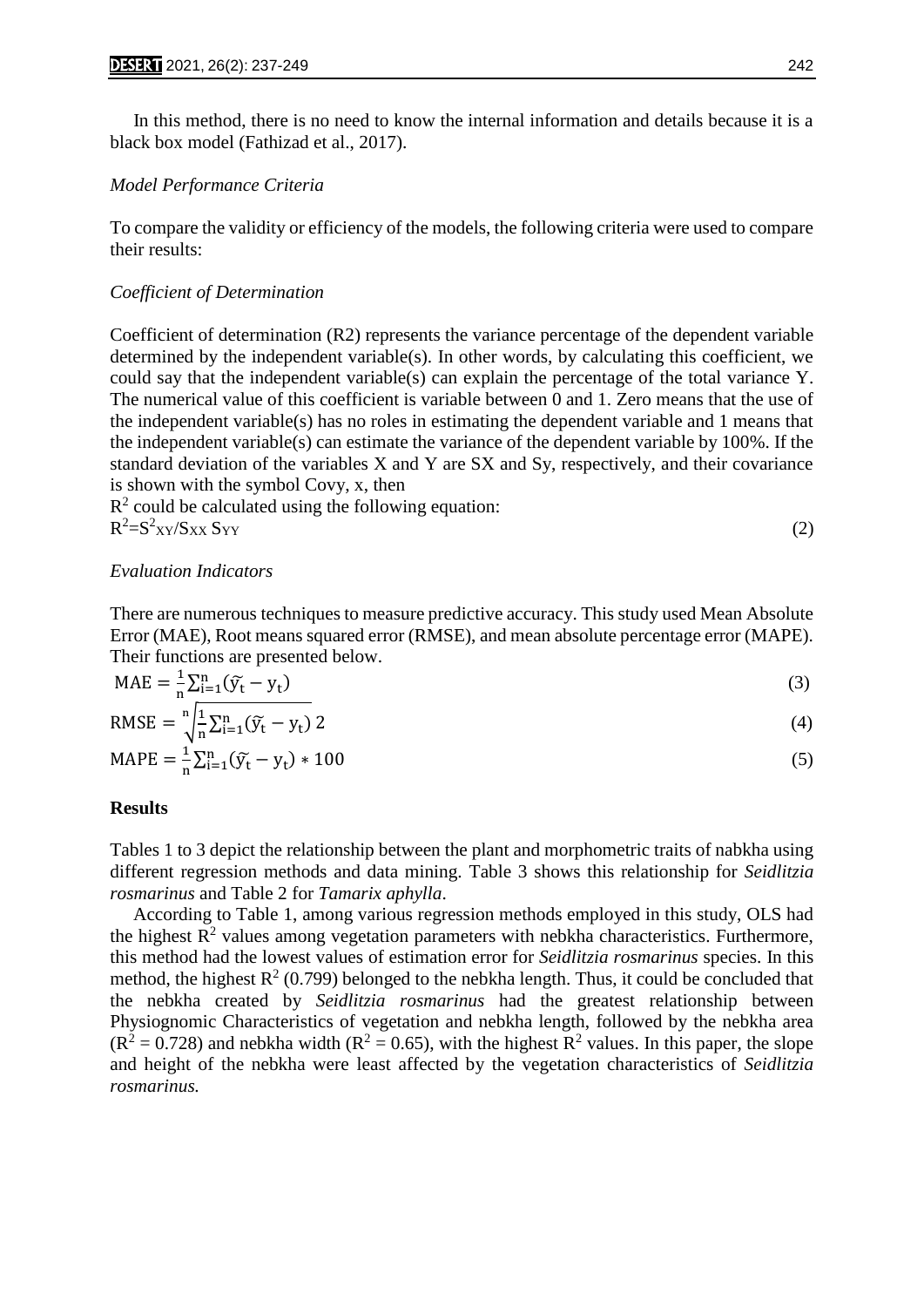| Regression | Variable         | R <sup>2</sup> | <b>MSE</b>       | <b>RMSE</b> | <b>MAPE</b> | Equation of the model                                    |
|------------|------------------|----------------|------------------|-------------|-------------|----------------------------------------------------------|
| methods    |                  |                |                  |             |             |                                                          |
|            |                  | 0.513          | 22.09            | 4.701       | 23.911      | nebkha slope $= -27.74$ -                                |
|            | nebkha           |                | 8                |             |             | $14.35a+37.91b+47.57c-$                                  |
|            | slope            |                |                  |             |             | 34.67d                                                   |
|            | nebkha           | 0.728          | 0.368            | 0.606       | 18.726      | nebkha Area = $-3.18+9.24-$                              |
| <b>OLS</b> | Area             |                |                  |             |             | 02a+3.08b+4.51c-2.16d                                    |
|            | nebkha           | 0.650          | 0.052            | 0.228       | 12.587      | nebkha width $= -0.39 + 5.18$ -                          |
|            | width            |                |                  |             |             | 02a+0.81b+1.48c-0.61d                                    |
|            | nebkha           | 0.799          | 0.041            | 0.204       | 8.694       | $nebkha length = -$                                      |
|            | length           |                |                  |             |             | $0.73+0.11a+1.53b+1.89c-$                                |
|            |                  |                |                  |             |             | 1.07d                                                    |
|            | nebkha<br>height | 0.290          | 0.011            | 0.103       | 15.013      | nebkha height = $0.75$ -<br>$0.26a + 3.87 - 02b$         |
|            |                  |                |                  |             |             | $0.41c + 0.13d$                                          |
|            |                  | 0.365          | 24.92            | 4.992       | 26.335      | nebkha slope $= -7.34$ -                                 |
|            | nebkha           |                | 2                |             |             | 12.3a+18.19b+22.78c-13.3d                                |
|            | slope            |                |                  |             |             |                                                          |
|            |                  | 0.701          | 0.394            | 0.628       | 19.362      | nebkha Area = -                                          |
| <b>PCR</b> | nebkha           |                |                  |             |             | $2.98+0.21a+2.94b+4.14c-$                                |
|            | Area             |                |                  |             |             | 1.98d                                                    |
|            | nebkha           | 0.675          | 0.049            | 0.222       | 12.134      | nebkha width = $-0.46 - 1.31$                            |
|            | width            |                |                  |             |             | 02a+0.87b+1.61c-0.68d                                    |
|            | nebkha           | 0.783          | 0.041            | 0.204       | 8.511       | $nebkha length = -$                                      |
|            | length           |                |                  |             |             | $0.76 + 0.1a + 1.56b + 1.91c$                            |
|            |                  | 0.217          | 0.012            | 0.111       |             | 1.09d                                                    |
|            | nebkha<br>height |                |                  |             | 16.592      | nebkha height = $0.81 - 0.29a$ -<br>7.62-02b-0.32c+0.16d |
|            |                  |                |                  |             |             |                                                          |
|            |                  | 0.258          | 30.82            | 5.552       | -----       | nebkha slope =                                           |
|            | nebkha           |                | $\boldsymbol{0}$ |             |             | $6.56+0.98a+2.47b+3.15c+1.$<br>42d                       |
|            | slope            | 0.181          | 1.049            | 1.024       |             | nebkha Area =                                            |
|            |                  |                |                  |             |             | $1.13+0.15a+0.3b+0.43c+0.2$                              |
| <b>PLS</b> | nebkha           |                |                  |             |             | 6d                                                       |
|            | Area             |                |                  |             |             |                                                          |
|            | nebkha           | 0.197          | 0.114            | 0.338       |             | nebkha width $= 0.87+9.79$ -                             |
|            | width            |                |                  |             |             | $0.2a+9.58-0.2b+0.16c+8.65-$                             |
|            |                  |                |                  |             |             | 0.2d                                                     |
|            | nebkha           | 0.266          | 0.120            | 0.346       |             | $nebkha length =$                                        |
|            | length           |                |                  |             |             | $1.1+0.17a+0.13b+0.17c+0.1$                              |
|            |                  |                |                  |             |             | d                                                        |
|            | nebkha           | 0.119          | 0.012            | 0.109       |             | nebkha height = $0.63 - 0.17a$                           |
|            | height           |                |                  |             |             | 1.3-02b-0.04c-9.03-03d                                   |

**Table 1.** Summary of evaluation indicators of the models (*Seidlitzia rosmarinus* nebkha)

a= plant height, b= Plant length, c= Plant width, d= Plant Area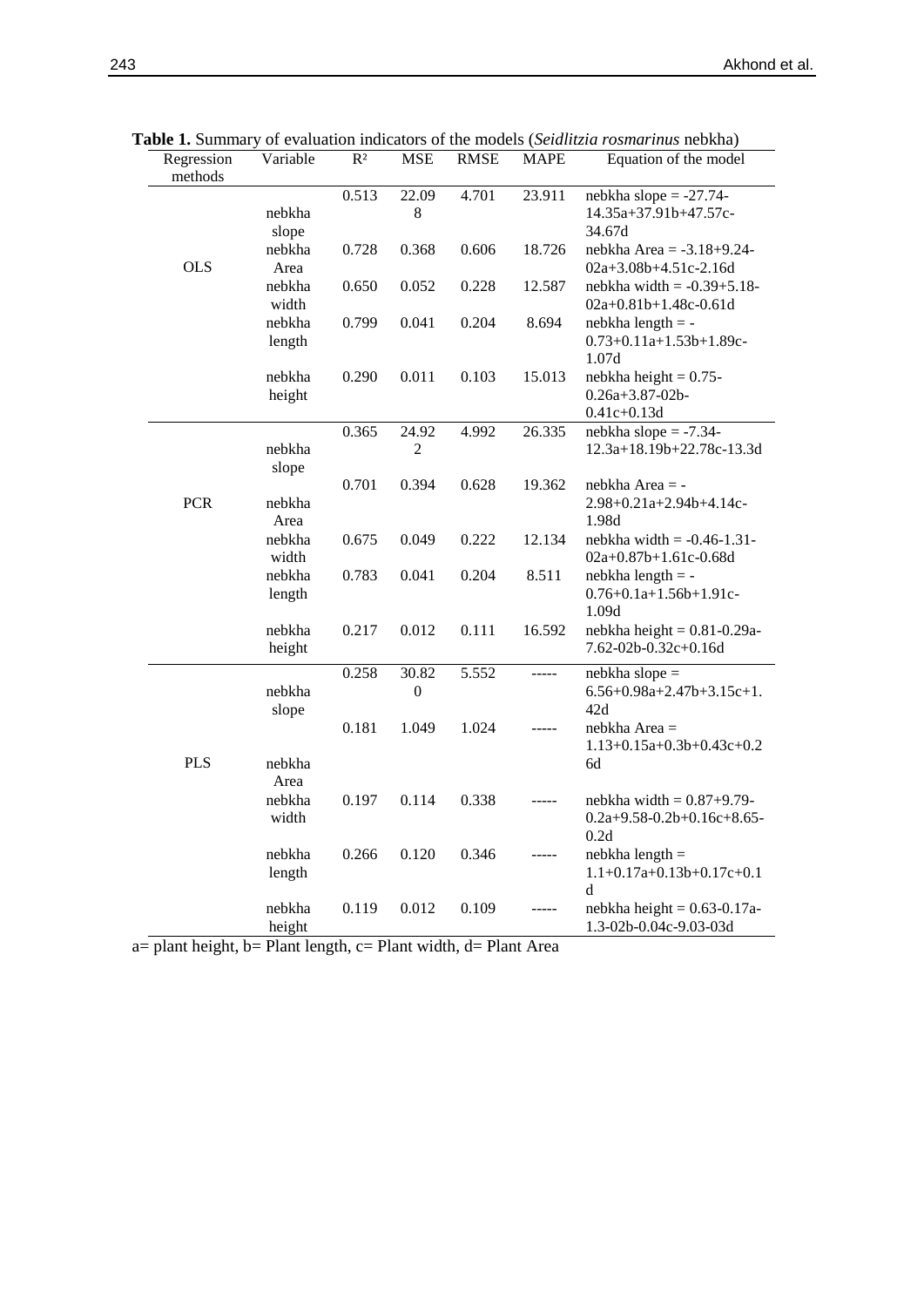**Table 2.** Summary of evaluation indicators of the models (*Tamarix aphylla* nebkha)

| Regression | Variable | $R^2$ | <b>MSE</b> | <b>RMSE</b> | <b>MAPE</b> | <b>radic 2.</b> Daminary or evaluation multators of the models ( <i>ramaria apriyin</i> d hebitia)<br>Equation of the model |
|------------|----------|-------|------------|-------------|-------------|-----------------------------------------------------------------------------------------------------------------------------|
| methods    |          |       |            |             |             |                                                                                                                             |
|            | nebkha   | 0.236 | 44.827     | 6.695       | 36.494      | nebkha slope = $39.84 + 0.21a + 3.015b$ -                                                                                   |
|            | slope    |       |            |             |             | $36.63c +9.09d$                                                                                                             |
|            | nebkha   | 0.686 | 0.959      | 0.979       | 18.327      | nebkha Area = $-1.48 + 1.13a + 2.84b$                                                                                       |
|            | Area     |       |            |             |             | $0.6c + 4.91 - 02d$                                                                                                         |
|            | nebkha   | 0.618 | 0.080      | 0.283       | 12.251      | nebkha width = $0.30+0.27a+0.71b$                                                                                           |
| <b>OLS</b> | width    |       |            |             |             | 6.69-02c-5.68-03d                                                                                                           |
|            | nebkha   | 0.797 | 0.032      | 0.180       | 6.233       | nebkha length = $0.73+0.259a+0.77b$ -                                                                                       |
|            | length   |       |            |             |             | 4.84-02c-0.04d                                                                                                              |
|            | nebkha   | 0.166 | 0.041      | 0.203       | 33.832      | nebkha height = $0.74 - 0.22a5.6 - 0.2b$                                                                                    |
|            | height   |       |            |             |             | $0.1c + 6.57E - 02d$                                                                                                        |
|            | nebkha   | 0.239 | 45.489     | 6.745       | 37.370      | nebkha slope = $38.66+0.75a+3.57b$ -                                                                                        |
|            | slope    |       |            |             |             | $36.99c + 8.95d$                                                                                                            |
|            | nebkha   | 0.682 | 0.939      | 0.969       | 18.136      | nebkha Area = -1.22+1.12a+2.96b-                                                                                            |
|            | Area     |       |            |             |             | $1.22c + 0.20d$                                                                                                             |
| <b>PCR</b> | nebkha   | 0.627 | 0.083      | 0.288       | 12.669      | $nebkha$ width $=$                                                                                                          |
|            | width    |       |            |             |             | $0.19+0.27a+0.72b+2.74-02c-0.02d$                                                                                           |
|            | nebkha   | 0.787 | 0.032      | 0.180       | 6.233       | $nebkha width =$                                                                                                            |
|            | length   |       |            |             |             | $0.19+0.27a+0.72b+2.74-0.2c-0.02d$                                                                                          |
|            | nebkha   | 0.165 | 0.041      | 0.203       | 33.638      | nebkha length = $0.73a + 0.77b - 4.84 - 02c$                                                                                |
|            | height   |       |            |             |             | $4.28 - 0.2d$                                                                                                               |
|            | nebkha   | 0.018 | 50.713     | 7.121       | -----       | nebkha height = $0.64$ -                                                                                                    |
|            | slope    |       |            |             |             | $0.24a+0.08b+3.87-0.2c+1.75-0.2d$                                                                                           |
|            | nebkha   | 0.594 | 1.056      | 1.028       | -----       | nebkha Area = $-0.21 + 0.73a + 0.93b$                                                                                       |
|            | Area     |       |            |             |             | $+0.91c + 0.28d$                                                                                                            |
| <b>PLS</b> | nebkha   | 0.578 | 0.085      | 0.292       |             | $nebkha width =$                                                                                                            |
|            | width    |       |            |             |             | 0.58+0.19a+0.24b+0.25c+7.59-0.2d                                                                                            |
|            | nebkha   | 0.633 | 0.050      | 0.224       | -----       | $nebkha length =$                                                                                                           |
|            | length   |       |            |             |             | 1.24+0.16a+0.21b+0.21 c+6.51-0.2 d                                                                                          |
|            | nebkha   | 0.171 | 0.036      | 0.191       |             | nebkha height = $0.74 - 0.22a + 5.77 - 02b$                                                                                 |
|            | height   |       |            |             |             | $0.1c + 6.58 - 02d$                                                                                                         |

a= plant height, b= Plant length, c= Plant width, d= Plant Area

| <b>Table 3.</b> Descriptive statics of the variables (ANN) |               |       |             |  |  |  |  |
|------------------------------------------------------------|---------------|-------|-------------|--|--|--|--|
| Plant                                                      | Variable      | $R^2$ | <b>RMSE</b> |  |  |  |  |
|                                                            | nebkha slope  | 0.172 | 6.817       |  |  |  |  |
|                                                            | nebkha Area   | 0.636 | 0.818       |  |  |  |  |
| Tamarix aphylla                                            | nebkha width  | 0.682 | 0.258       |  |  |  |  |
|                                                            | nebkha length | 0.777 | 0.222       |  |  |  |  |
|                                                            | nebkha height | 0.190 | 0.83        |  |  |  |  |
|                                                            | nebkha slope  | 0.132 | 5.802       |  |  |  |  |
|                                                            | nebkha Area   | 0.421 | 0.820       |  |  |  |  |
| Seidlitzia rosmarinus                                      | nebkha width  | 0.567 | 0.251       |  |  |  |  |
|                                                            | nebkha length | 0.763 | 0.194       |  |  |  |  |
|                                                            | nebkha height | 0.256 | 0.094       |  |  |  |  |

 According to Table 3, the study of nebkha on *Tamarix* using an artificial neural network indicated a higher correlation between nebkha length and Physiognomic Characteristics of Tamarix.  $\mathbb{R}^2$  of this parameter was estimated to be 0.777, followed by nebkha width and the area with correlation coefficients of 0.682 and 0.636, respectively. Moreover, there was the least correlation between the plant and nebkha slope ( $\mathbb{R}^2 = 0.172$ ).

 Furthermore, artificial neural network-based analyses on *Seidlitzia rosmarinus* showed a nebkha length superiority with a correlation coefficient of 0.763. This plant had the lowest correlation with the nebkha slope ( $R^2 = 0.132$ ).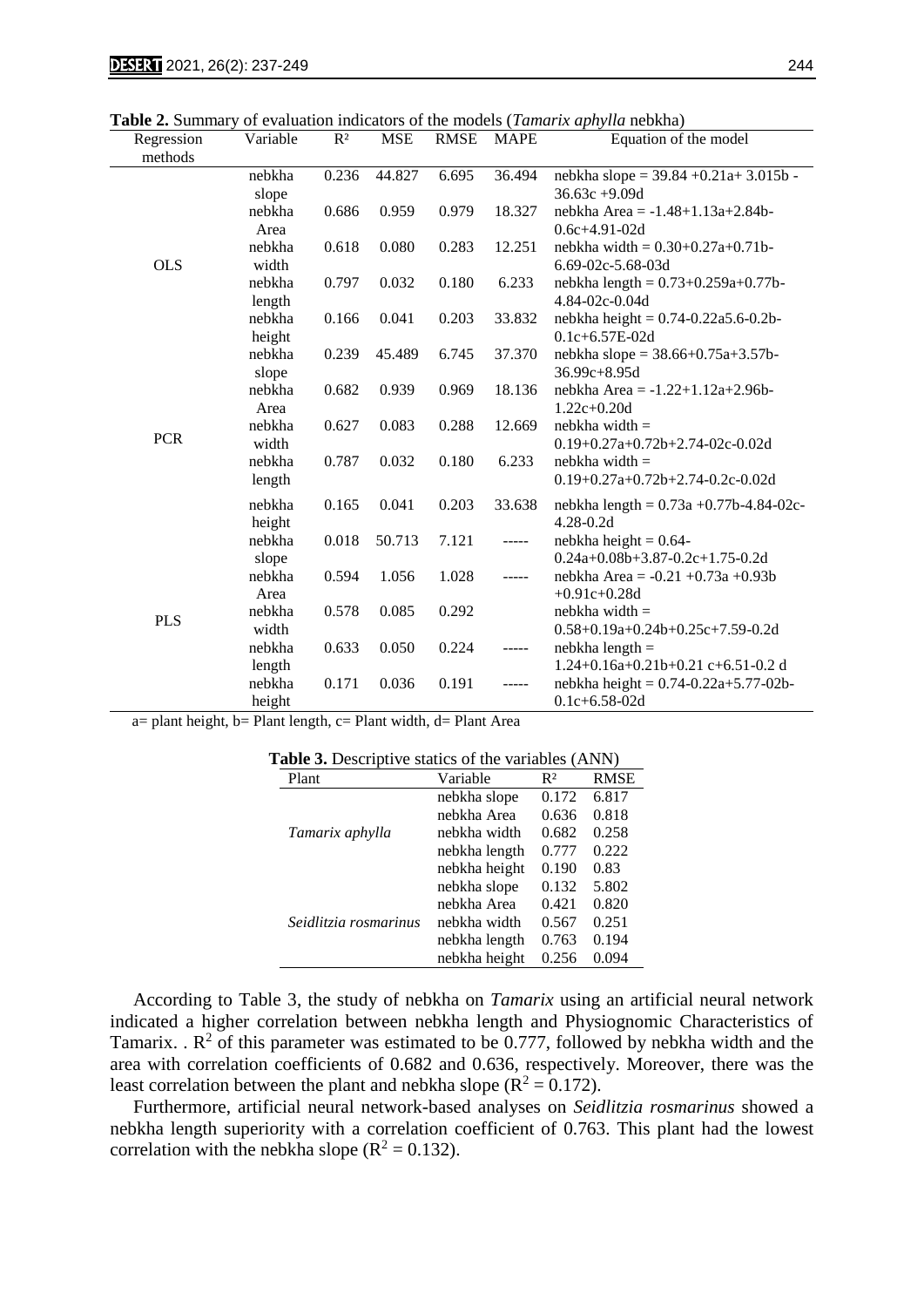Based on the above tables and analyses, it could be concluded that the highest correlation between the studied parameters was observed between *Seidlitzia rosmarinus* nebkha and nebkha length. This information was obtained utilizing the OLS method.

 When comparing these models in terms of efficiency, the more consistent the predictive results are, the more ideally efficient the model is in terms of the results observed. Figures. 4 to 6 show the differences between the estimated values and the actual values for different models for *Seidlitzia rosmarinus*. These shapes reveal the visual recognition of the performance of different estimation models.



OLS PCR **Figure 4.** The relationship between the observed and predicted values via OLS and PCR in *Seidlitzia rosmarinus*



PLS ANN **Figure 5.** The relationship between the observed and predicted values via ANN and PLS in *Seidlitzia rosmarinus*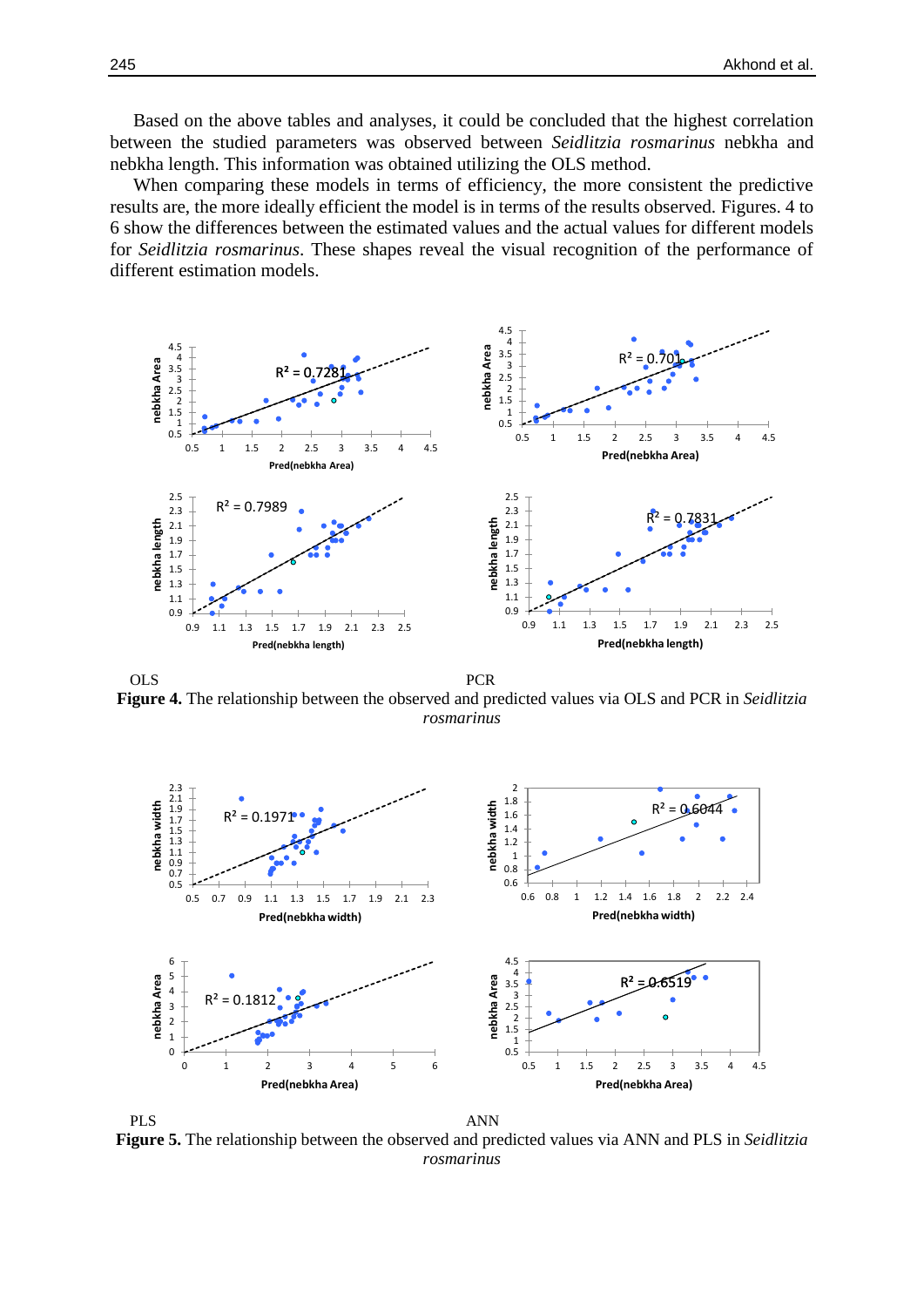According to Figure 4, the highest correlation between the predicted results and the observed results was obtained through OLS for nebkha length ( $R^2 = 0.798$ ). Using plant data, the best predictions will be made for the nebkha length through the OLS method, followed by the PLS regression method ( $R^2 = 0.783$ ).

 Analyses of the models and the study of these forms generally indicate the predictive performance of the OLS ideals.



OLS PCR **Figure 6.** The relationship between the observed and predicted values via OLS and PCR in *Tmarix aphylla*



**Figure 7.** The relationship between the observed and predicted values via ANN and PLS in *Tamarix aphylla*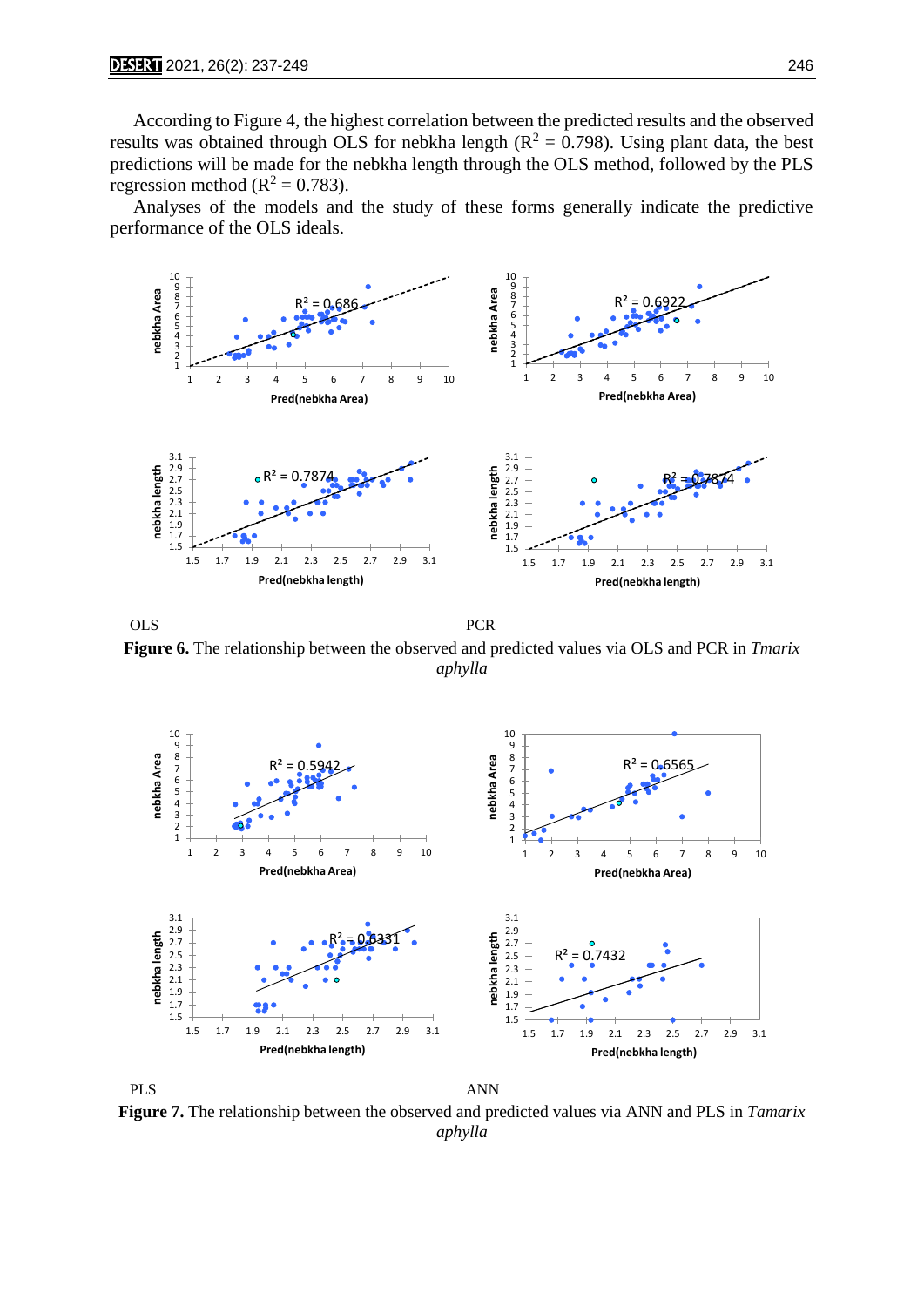For *Tamarix,* the results of predictions made by different models are presented in Figures. 6 and 7. As demonstrated, the highest correlation exists between nebkha length and Physiognomic Characteristics of *Tamarix aphylla*. obtained by the OLS regression model with  $R^2 = 0.787$ .

A greater consistency could be obviously seen between the observed and predicted results in the OLS model regarding this plant compared to the other models, indicating its higher efficiency compared to the other models.

### **Discussion**

Despite the importance of predictive data, as well as the management of desertification and wind erosion, a few studies have addressed this issue. This paper sought to identify the effect of different plant parameters on nebkha morphometric properties using different models and to identify the best model for predicting these characteristics for more informed management decisions. The obtained results revealed that OLS excelled in achieving these goals.

Studies have shown that the OLS method allows the highest level of compliance between the data observed and predicted by the model. The highest correlation is related to the length of nebkha (Figure 8).



**Figure 8.** The relationship between the observed and predicted values of nebkha length via OLS

 Moreover, thanks to its predictive power, the OLS model took precedence over the other methods.

 This study also implied that nebkha length had the highest correlation and nebkha slope/height has the lowest correlation with plant parameters when estimating the correlation between the parameters of different plant species through different methods for both species and all the methods in the study area.

 Li et al. (2014) examined *Tamarix* nabkhas located in Hotan County, China. They reported a correlation between plant parameters and nebkha characteristics, which is consistent with the results of the present study.

 In their study on the characteristics of nebkha, li et al*.* (2019) found that morphometric parameters of nebkha varies due to the effect of vegetation on nebkha, indicating that these results are consistent with those of our research.

 Thomas and Dougil (2001), having studied the South African region, concluded that Acacia nebkhas had a higher correlation with nebkha parameters owing to the morphology of the plant. This research also confirms the results of our work.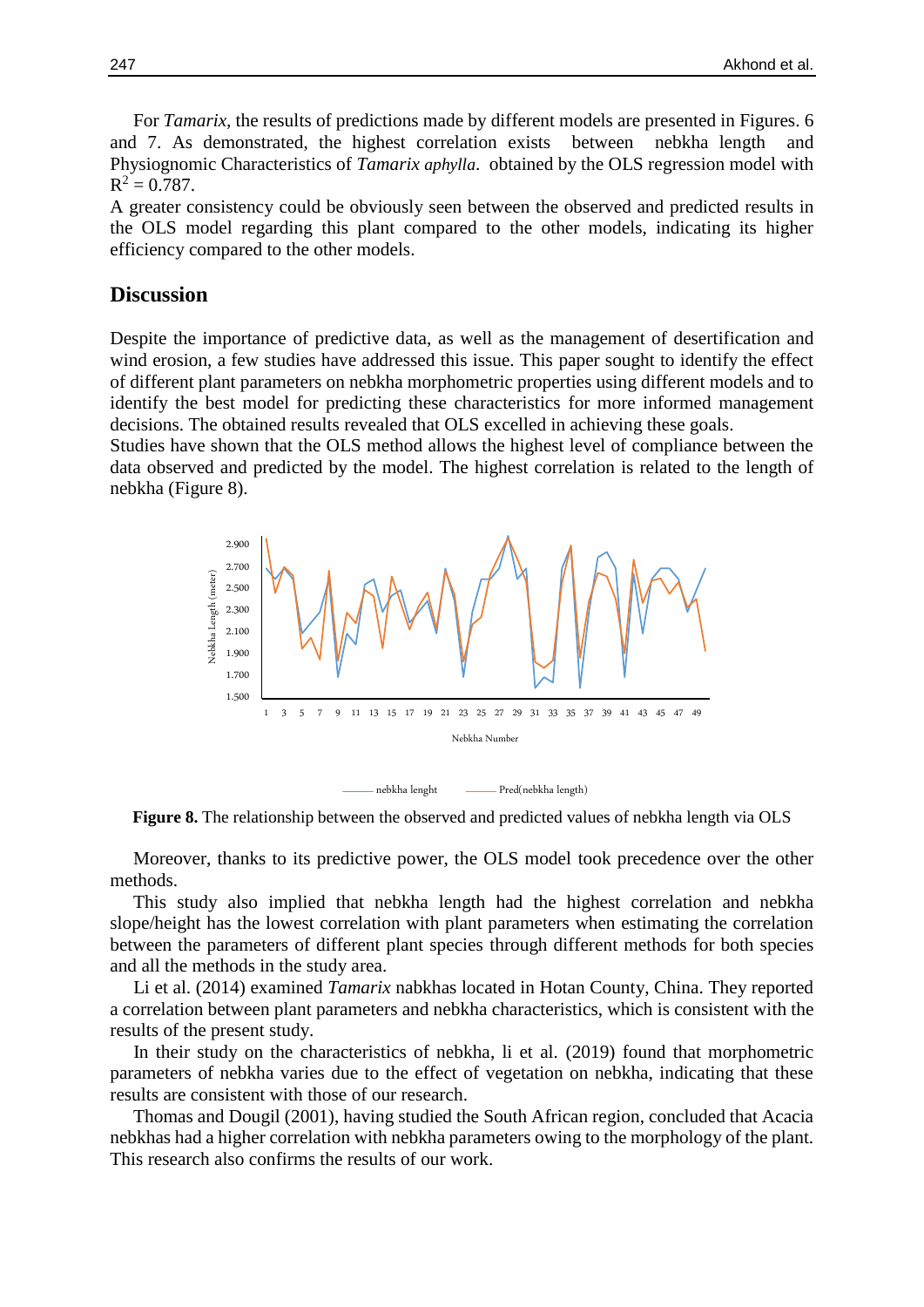Furthermore, Hesp et al. (2013) examined the dynamics of nebkhas using the Monte Carlo (Cellular Automata) model. Their results showed the ability of this model to distribute the size of sand grains in each time stage in the total volume and the distribution of compression in each time stage in the total volume of sediments.

 Generally speaking, according to the results of the current study, the plant characteristics of *Seidlitzia rosmarinus* have a higher correlation with nabkha parameters compared to the Tamarix phylum. It seems to be attributed to the vegetative form of these species. *Seidlitzia rosmarinus* is a plant species with a greater impact on the nebkha characteristics formed on it owing to a denser canopy and its proximity to the earth's surface. Meanwhile, the *Tamarix*  phylum is a shrub with a height of 6 m, whose canopy features have less of an effect on the slope, length, width, and height of its nebkha. In general, in all the methods studied, the plant characteristics of both *Tamarix* phylum and *Seidlitzia rosmarinus* had the greatest effect on nebkha length, area, and width, and had the least effect on nebkha slope and height. This could be attributed to the characteristics of the plant and their effect on reducing wind speed and increasing sedimentation alongside plants, as a strong determinant in nebkha shape parameters determination.

Compared to different regression methods, OLS had the highest  $R^2$  values, followed by PCR. In both cases, PLS had low  $\mathbb{R}^2$  s, indicating that this method was not appropriate.

 In a general comparison between regression methods and artificial neural network methods, OLS and PCR regression methods had higher  $R^2$  values compared to artificial neural network methods for both plants.

# **Reference**

- Afrasiabi S, Tazeh M, Taghizadeh R, Ghaneei MJ, Kalantari S. 2019. Performance of two measurement methods of pin meter and laser disto-meter in the measurement of microtopography Created by desert pavement. Desert Ecosystem Engineering, 8; 1-14. doi.org/10.22052/deej.2018.7.22.45.
- Azad MR, Kalantari S, Shirmardi M, Tazeh M. 2021. Investigation of Land use and Physico-chemical properties of soil on wind erosion threshold velocities using data mining, Desert Ecosystem Engineering, 9; 1-14. doi.org/10.22052/deej.2020.9.29.1.
- Bornkamm R, Darius F, Prasse R. 1999. On the life cycle of Stipagrostis scopariahillocks. J. Arid Environ, 42; 177–186. doi.org/10.1006/jare.1999.0524.
- Brown G, Porembski S. 1997. The maintenance of species diversity by miniaturedunes in a sanddepleted Haloxylon salicornicum community in Kuwait. J. AridEnviron, 37; 461–473. doi.org/10.1006/jare.1997.0286.
- Danin A. 1996. Plants of Desert Dunes, Springer, 177; 136. doi.org/10.1007/978-3-642-60975-6.
- Fathizad H, Tazeh M, Kalantari S. 2016. Assessment of pixel-based classification (Artmap Fuzzy Neural Networks and Decision Tree) and object-oriented methods for land use mapping (Case Study: Meymeh, Ilam Province), Arid Biom Scientific and Research, 5; 69-81.
- Fathizad H, Tazeh M, Kalantari S, Shojaei S. 2017. The investigation of spatiotemporal variations of land surface temperature based on land use changes using NDVI in southwest of Iran. Journal of African Earth Sciences,134; 249-256. doi.org/10.1016/j.jafrearsci.2017.06.007.
- Hesp P, McLachlan A. 2000. Morphology, dynamics, ecology and fauna of Arc-totheca populifolia and Gazania rigens nabkha dunes. J. Arid Environ, 44; 155–172. doi.org/10.1006/jare.1999.0590.
- Hesp P. 2002. Fore dunes and blowouts: Initiation, geomorphology and dynamics. Geomorphology, 48; 245–268. doi.org/10.1016/S0169-555X(02)00184-8.
- Hesp PA, Walker IJ, Chapman C, Davidson-Arnott R, Bauer BO. 2013. Aeolian dynamics over a coastal foredune, Prince Edward Island, Canada. Earth Surf. Process. Landforms. 38; 1566–1575. doi.org/10.1002/esp.3444.
- Hugenholtz CH, Wolfe SA. 2005. Biogeomorphic Model of Dunefield Activation and Stabilization on the Northern Great Plains, Geomorphology,70; 53–70. doi.org/10.1016/j.geomorph.2005.03.011.